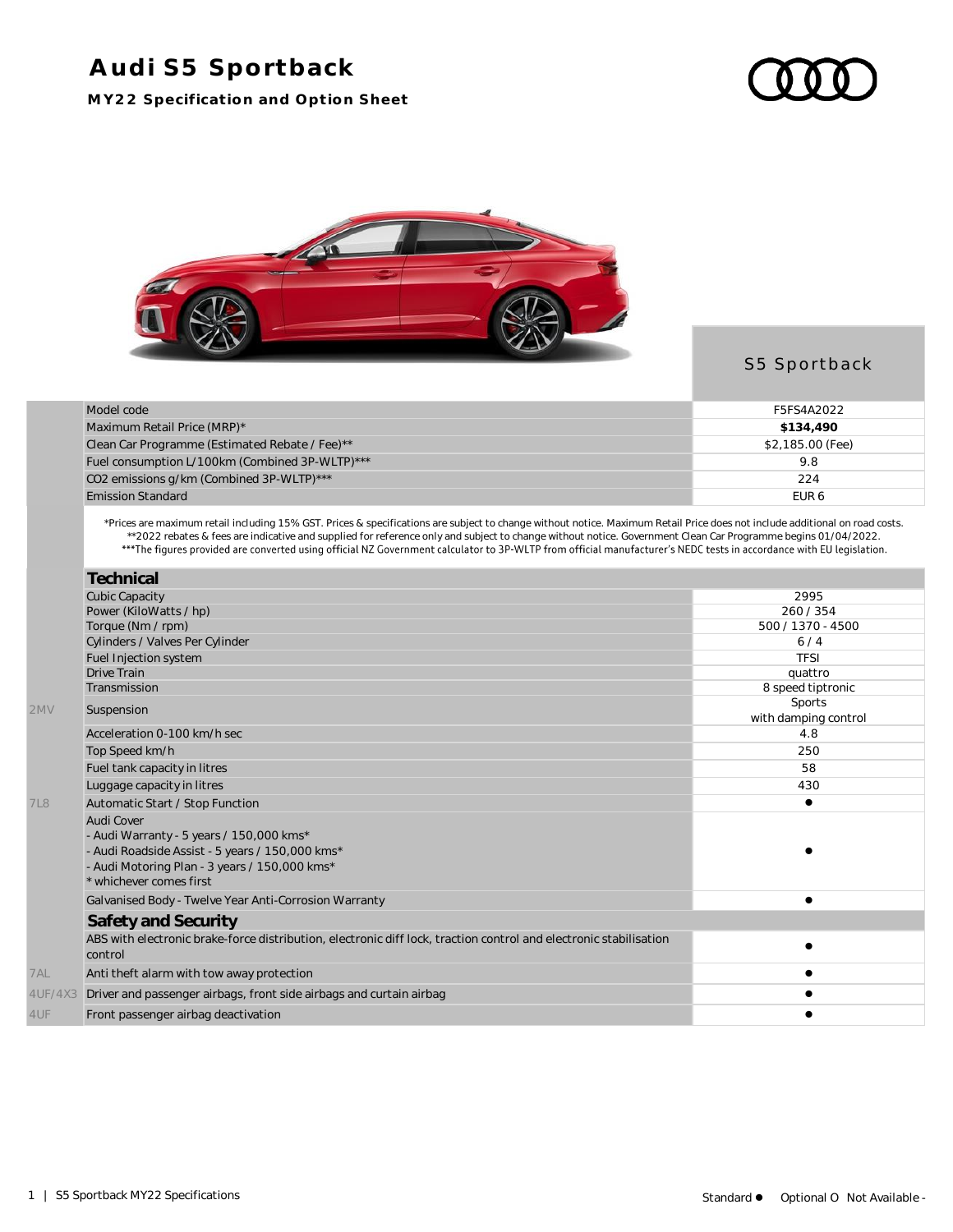

## S5 Sportback

|            | Model code                                                                                                      | F5FS4A2022                                                                          |
|------------|-----------------------------------------------------------------------------------------------------------------|-------------------------------------------------------------------------------------|
|            | Maximum Retail Price (MRP)*                                                                                     | \$134,490                                                                           |
|            | <b>Driver Assistance Systems</b>                                                                                |                                                                                     |
| 611        | Audi Active Lane Assist                                                                                         | ٠                                                                                   |
| 6K8<br>7W3 | Audi pre-sense city<br>Audi pre-sense rear                                                                      |                                                                                     |
| 7Y1        | Audi Side Assist                                                                                                |                                                                                     |
|            | Cross traffic assist rear                                                                                       |                                                                                     |
| 8T8        | Audi adaptive cruise control with speed limiter                                                                 |                                                                                     |
| 7X5        | Exit warning<br>Park assist with parking aid plus                                                               |                                                                                     |
| KA6/PCF    | 360 degree camera system (front, rear and side cameras)                                                         |                                                                                     |
|            | Turn assist                                                                                                     |                                                                                     |
|            | Wheels                                                                                                          |                                                                                     |
| 42D        | Alloy Wheels                                                                                                    | 19" alloy wheels in 5-double-arm style (S<br>style), Contrast Gray, partly polished |
|            | Tyres                                                                                                           | 255 / 35 R19                                                                        |
| 2EJ/1ZC    | Red brake calipers                                                                                              |                                                                                     |
| <b>1G5</b> | Space saving spare wheel                                                                                        | $\bullet$                                                                           |
| <b>1S1</b> | Tool kit and car jack                                                                                           |                                                                                     |
| <b>7K9</b> | Tyre pressure monitoring system                                                                                 |                                                                                     |
|            | Exterior                                                                                                        |                                                                                     |
| QL5        | Privacy glass                                                                                                   | ٠                                                                                   |
| 6XL        | Exterior mirrors, electrically adjustable, heated, memory function, folding, auto dimming                       |                                                                                     |
| 8IY/8G4    | Matrix LED headlamps with dynamic turn signal and Headlamp washer                                               |                                                                                     |
|            | Light and rain sensor                                                                                           |                                                                                     |
| 8K4        | Separate daytime running lights                                                                                 |                                                                                     |
| 8VM        | LED rear combination lamps with dynamic turn signal                                                             |                                                                                     |
|            | Metallic Paint                                                                                                  | <b>NCO</b>                                                                          |
| 4E7        | <b>Audi Exclusive Paint</b><br>Tailgate - electrically opening and closing                                      | POA<br>$\bullet$                                                                    |
|            | Seats and Upholstery                                                                                            |                                                                                     |
| Q4Q        | S sports seats in front                                                                                         | ٠                                                                                   |
| 3L4/8I6    | Electric front seats with pneumatically adjustable lumbar support with massage feature for the front seats, and |                                                                                     |
|            | memory function for driver's seat                                                                               |                                                                                     |
| 4A3        | <b>Heated front seats</b>                                                                                       |                                                                                     |
|            | 3G4/3B3 ISOFIX child seat mounting and Top Tether anchorage points for outer rear seats                         |                                                                                     |
| N3M        | Upholstery - Fine nappa leather with S embossing on front seat backrests                                        |                                                                                     |
| 3NT        | Split folding rear seat                                                                                         |                                                                                     |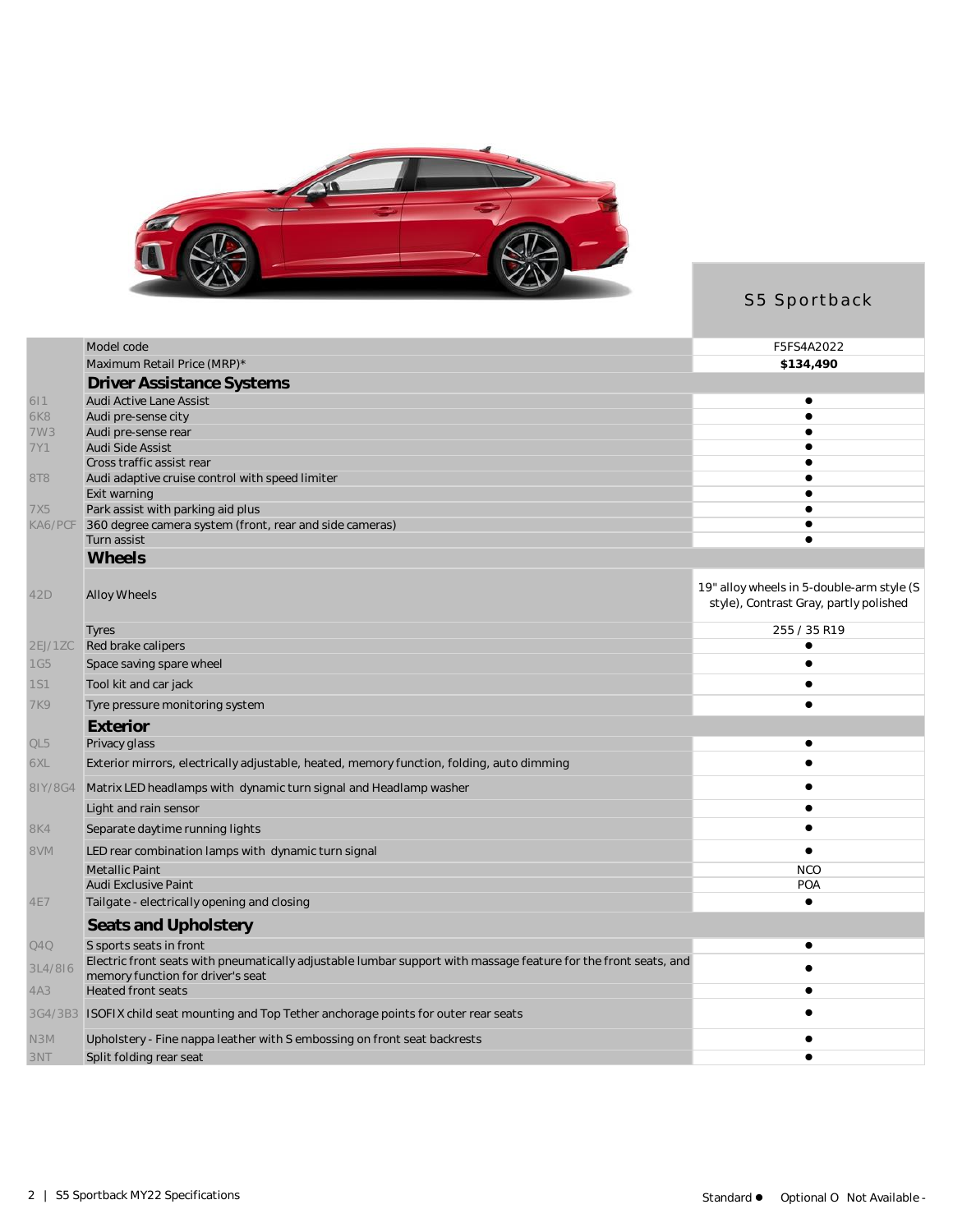

S5 Sportback

|                | Model code                                                                                                               | F5FS4A2022             |
|----------------|--------------------------------------------------------------------------------------------------------------------------|------------------------|
|                | Maximum Retail Price (MRP)*                                                                                              | \$134,490              |
|                | Interior                                                                                                                 |                        |
| 9AQ            | Automatic air conditioning - three zone                                                                                  | ٠                      |
| 9VS            | Bang & Olufsen Premium Sound System with 3D sound                                                                        |                        |
|                |                                                                                                                          |                        |
|                | <b>Audi Connect</b>                                                                                                      |                        |
|                | Audi Connect Data Module (IV8)<br>- Audi Connect Enabler                                                                 |                        |
|                | - Audi Connect SIM                                                                                                       |                        |
|                | - WiFi Hotspot (excl. data)                                                                                              |                        |
|                | - Audi connect Navigation and infotainment plus (3 years) (IT3)                                                          |                        |
|                | - Online search for navigation destinations                                                                              |                        |
|                | - Detailed Point of Interest display                                                                                     |                        |
|                | - Online traffic information                                                                                             |                        |
|                | - Online parking information                                                                                             |                        |
|                | - Weather information                                                                                                    |                        |
| <b>IV8/IT3</b> | - myAudi Navigation                                                                                                      |                        |
| $/$ IW3        | - Navigation with Google Earth<br>- Map update online                                                                    |                        |
|                | - Safety & Service (10 years) (IW3)                                                                                      |                        |
|                | - Audi Service Request                                                                                                   |                        |
|                | - Audi Roadside Assistant                                                                                                |                        |
|                | - Emergency Call                                                                                                         |                        |
|                | - Security & Convenience (3 years)                                                                                       |                        |
|                | - Vehicle Status Report                                                                                                  |                        |
|                | - Car Finder                                                                                                             |                        |
|                | - Theft Alarm Notification                                                                                               |                        |
|                | - Remote Lock / Unlock                                                                                                   |                        |
|                | - Remote Horn & Light                                                                                                    |                        |
|                | - Geofencing, Speed Alert                                                                                                |                        |
| 2H9            | Audi Drive Select - configure the vehicle characteristics via modes Auto, Comfort, Dynamic, Efficiency and<br>Individual | $\bullet$              |
| IU1            | Audi Smartphone Interface including 2 USB ports                                                                          |                        |
| 9JE            | USB charging interface for rear seat passengers                                                                          | $\bullet$              |
| 9S9            | Audi Virtual Cockpit - Fully digital instrument cluster, with 12.3" high resolution LCD screen.                          | $\bullet$              |
| 4F2            | Comfort key - keyless access and start, including sensor controlled tailgate release                                     | $\bullet$              |
| KS1            | Head-up Display                                                                                                          | $\bullet$              |
| 6E3            | Front centre armrest (comfort) - tilt and longitudinal adjustment                                                        | $\bullet$              |
| 6NQ            | <b>Headliner in Black Fabric</b>                                                                                         |                        |
| 5TG            | Dashboard Inserts                                                                                                        | Matt brushed aluminium |
| 4L6            | Interior mirror, auto dimming                                                                                            |                        |
| 1XW            | Leather steering wheel, 3-spoke design with gear change paddles                                                          |                        |